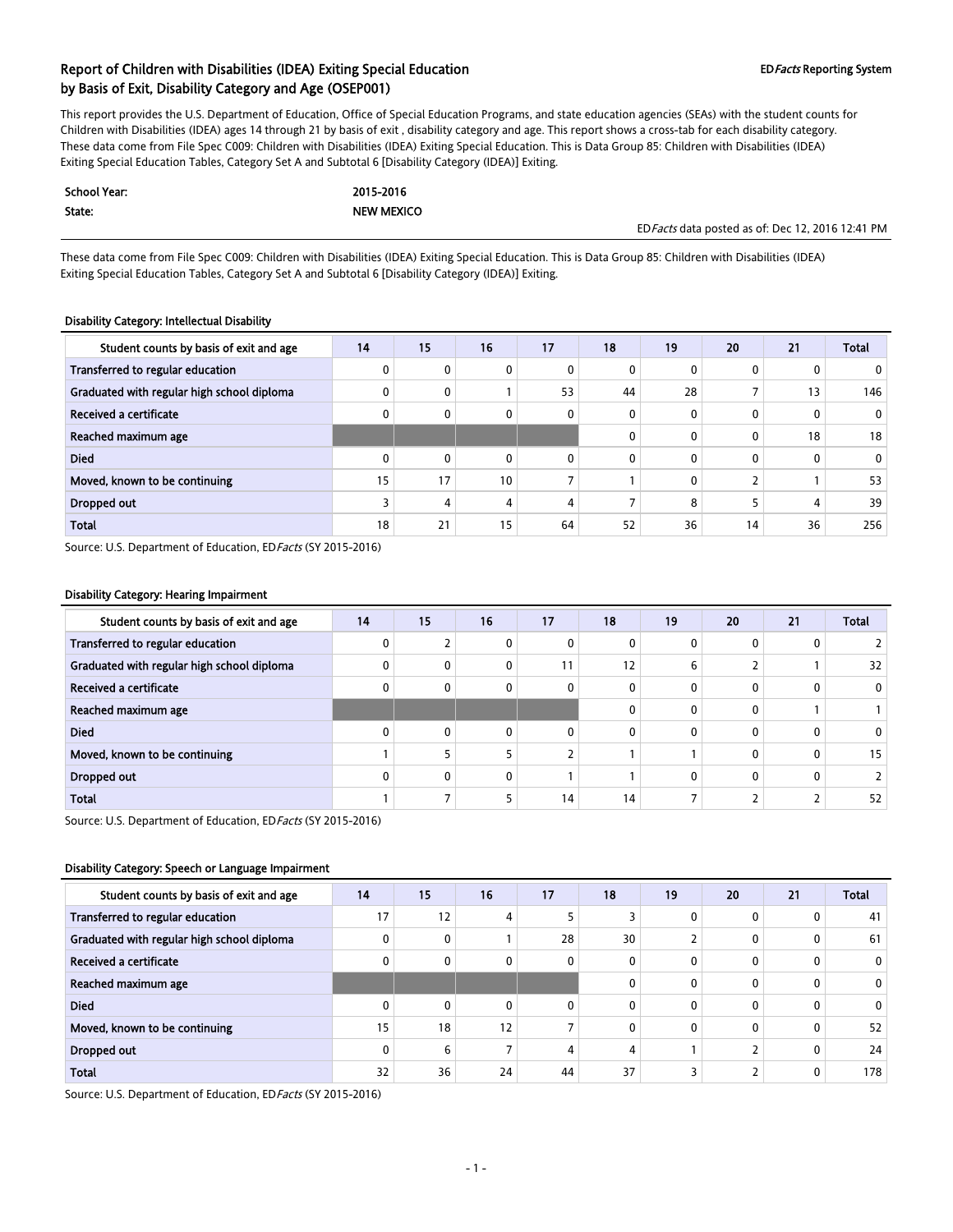This report provides the U.S. Department of Education, Office of Special Education Programs, and state education agencies (SEAs) with the student counts for Children with Disabilities (IDEA) ages 14 through 21 by basis of exit , disability category and age. This report shows a cross-tab for each disability category. These data come from File Spec C009: Children with Disabilities (IDEA) Exiting Special Education. This is Data Group 85: Children with Disabilities (IDEA) Exiting Special Education Tables, Category Set A and Subtotal 6 [Disability Category (IDEA)] Exiting.

| <b>School Year:</b> | 2015-2016         |                                                   |
|---------------------|-------------------|---------------------------------------------------|
| State:              | <b>NEW MEXICO</b> |                                                   |
|                     |                   | ED Facts data posted as of: Dec 12, 2016 12:41 PM |

These data come from File Spec C009: Children with Disabilities (IDEA) Exiting Special Education. This is Data Group 85: Children with Disabilities (IDEA) Exiting Special Education Tables, Category Set A and Subtotal 6 [Disability Category (IDEA)] Exiting.

#### Disability Category: Visual Impairment

| Student counts by basis of exit and age    | 14 | 15           | 16           | 17 | 18       | 19 | 20           | 21           | <b>Total</b> |
|--------------------------------------------|----|--------------|--------------|----|----------|----|--------------|--------------|--------------|
| Transferred to regular education           |    |              | 0            | 0  | 0        |    | 0            | 0            |              |
| Graduated with regular high school diploma |    | 0            | 0            |    | 4        |    |              | 0            | 10           |
| Received a certificate                     |    | 0            | 0            | 0  | 0        |    | $\mathbf{0}$ | 0            |              |
| Reached maximum age                        |    |              |              |    | 0        |    | $\mathbf{0}$ | 0            |              |
| <b>Died</b>                                |    | $\mathbf{0}$ | 0            | 0  | 0        |    | 0            | $\mathbf{0}$ |              |
| Moved, known to be continuing              |    |              | <sup>-</sup> | 0  | $\Omega$ |    | $\mathbf{0}$ | 0            |              |
| Dropped out                                |    | $\mathbf{0}$ | 0            |    | 0        |    | 0            | 0            |              |
| <b>Total</b>                               |    |              | 2            | 6  | 4        |    |              | 0            | 18           |

Source: U.S. Department of Education, ED Facts (SY 2015-2016)

#### Disability Category: Emotional Disturbance

| Student counts by basis of exit and age    | 14 | 15           | 16 | 17  | 18 | 19 | 20           | 21 | <b>Total</b> |
|--------------------------------------------|----|--------------|----|-----|----|----|--------------|----|--------------|
| Transferred to regular education           |    | 3            |    | 4   |    |    | $\mathbf{0}$ |    | 16           |
| Graduated with regular high school diploma |    | 0            |    | 48  | 23 | 12 |              | 0  | 86           |
| Received a certificate                     |    | 0            | 0  | 0   | 0  |    | $\mathbf{0}$ | 0  | $\mathbf{0}$ |
| Reached maximum age                        |    |              |    |     | 0  |    | $\mathbf{0}$ |    |              |
| <b>Died</b>                                |    | $\mathbf{0}$ | 0  | 0   |    |    | $\mathbf{0}$ | 0  |              |
| Moved, known to be continuing              | 44 | 44           | 41 | 30  | 17 |    | $\mathbf{0}$ | 0  | 178          |
| Dropped out                                | 17 | 21           | 26 | 30  | 21 | q  |              | 4  | 129          |
| <b>Total</b>                               | 65 | 68           | 70 | 112 | 63 | 24 |              | 6  | 411          |

Source: U.S. Department of Education, ED Facts (SY 2015-2016)

#### Disability Category: Orthopedic Impairment

| Student counts by basis of exit and age    | 14 | 15           | 16       | 17 | 18       | 19 | 20 | 21 | <b>Total</b> |
|--------------------------------------------|----|--------------|----------|----|----------|----|----|----|--------------|
| Transferred to regular education           |    | $\mathbf{0}$ |          |    | 0        |    |    |    |              |
| Graduated with regular high school diploma |    | $\mathbf{0}$ |          |    |          |    |    |    |              |
| Received a certificate                     |    | $\mathbf{0}$ |          | O  | $\Omega$ |    |    |    | $\mathbf{0}$ |
| Reached maximum age                        |    |              |          |    | $\Omega$ |    |    |    |              |
| <b>Died</b>                                |    | $\mathbf{0}$ | $\Omega$ | 0  | $\Omega$ |    |    |    | 0            |
| Moved, known to be continuing              |    |              | 0        |    | $\Omega$ |    |    |    |              |
| Dropped out                                |    |              |          | 0  | $\Omega$ |    |    |    |              |
| <b>Total</b>                               |    |              |          |    |          |    |    |    | 17           |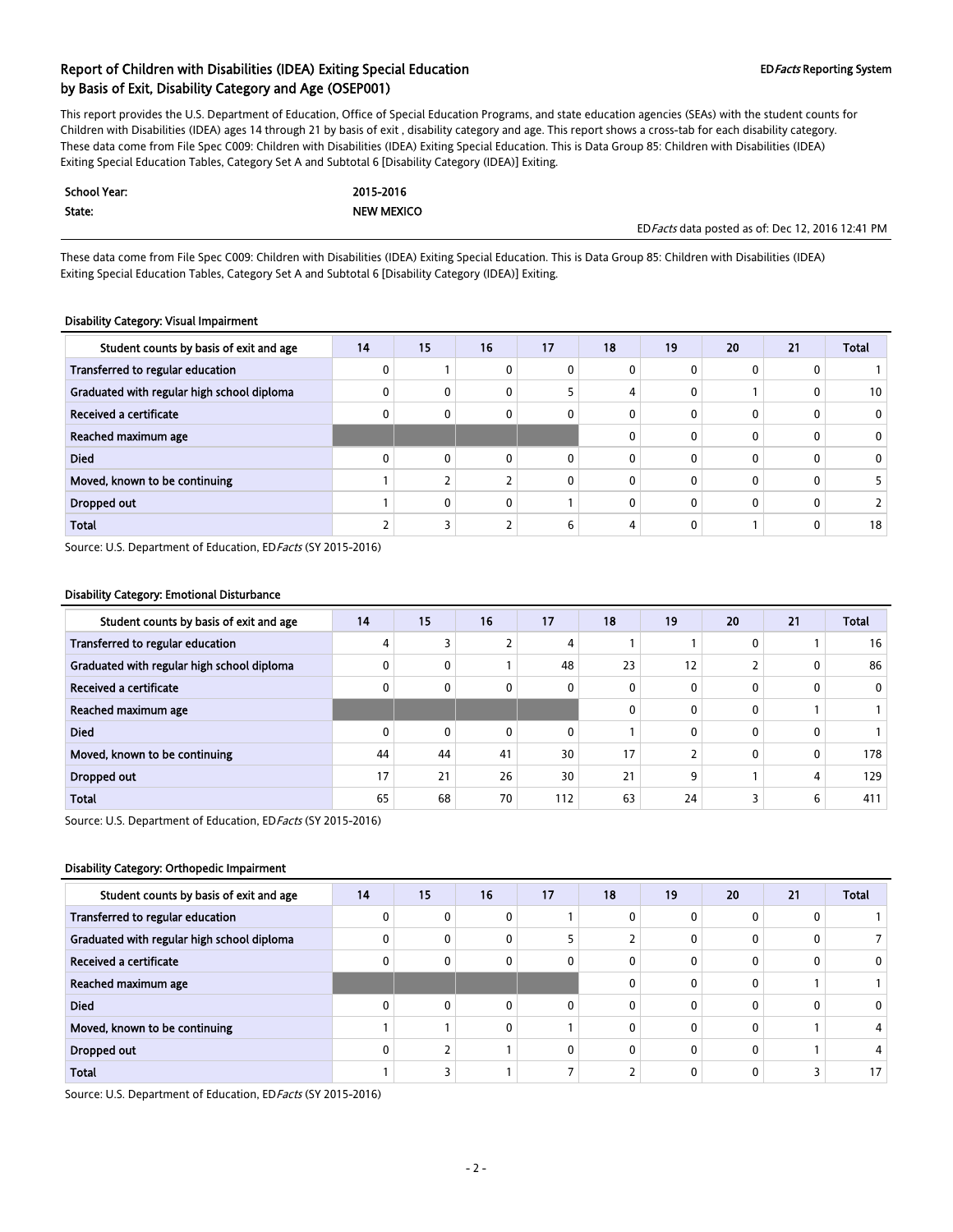This report provides the U.S. Department of Education, Office of Special Education Programs, and state education agencies (SEAs) with the student counts for Children with Disabilities (IDEA) ages 14 through 21 by basis of exit , disability category and age. This report shows a cross-tab for each disability category. These data come from File Spec C009: Children with Disabilities (IDEA) Exiting Special Education. This is Data Group 85: Children with Disabilities (IDEA) Exiting Special Education Tables, Category Set A and Subtotal 6 [Disability Category (IDEA)] Exiting.

| School Year: | 2015-2016         |                                                   |
|--------------|-------------------|---------------------------------------------------|
| State:       | <b>NEW MEXICO</b> |                                                   |
|              |                   | ED Facts data posted as of: Dec 12, 2016 12:41 PM |

These data come from File Spec C009: Children with Disabilities (IDEA) Exiting Special Education. This is Data Group 85: Children with Disabilities (IDEA) Exiting Special Education Tables, Category Set A and Subtotal 6 [Disability Category (IDEA)] Exiting.

#### Disability Category: Other Health Impairment

| Student counts by basis of exit and age    | 14 | 15           | 16 | 17  | 18              | 19 | 20           | 21           | <b>Total</b> |
|--------------------------------------------|----|--------------|----|-----|-----------------|----|--------------|--------------|--------------|
| Transferred to regular education           |    | 6            |    | 6   | 0               |    | $\mathbf{0}$ | 0            | 23           |
| Graduated with regular high school diploma |    | 0            |    | 116 | 63              | 17 |              |              | 201          |
| Received a certificate                     |    | $\mathbf{0}$ | 0  | 0   | 0               |    | 0            | $\mathbf{0}$ | $\mathbf{0}$ |
| Reached maximum age                        |    |              |    |     | 0               |    | 0            |              |              |
| <b>Died</b>                                |    | $\mathbf{0}$ | 0  | 0   | $\Omega$        |    | $\mathbf{0}$ | 0            |              |
| Moved, known to be continuing              | 56 | 40           | 42 | 21  | 10 <sup>°</sup> |    | 0            | $\mathbf{0}$ | 172          |
| Dropped out                                | 6  | 11           | 21 | 15  | 10 <sup>°</sup> | h  |              | 0            | 72           |
| <b>Total</b>                               | 67 | 57           | 71 | 158 | 83              | 26 |              | 4            | 471          |

Source: U.S. Department of Education, ED Facts (SY 2015-2016)

#### Disability Category: Specific Learning Disability

| Student counts by basis of exit and age    | 14  | 15           | 16  | 17           | 18           | 19  | 20           | 21 | <b>Total</b> |
|--------------------------------------------|-----|--------------|-----|--------------|--------------|-----|--------------|----|--------------|
| Transferred to regular education           | 38  | 33           | 28  | 23           | 11           |     |              | 0  | 137          |
| Graduated with regular high school diploma |     | 0            | 7   | 645          | 468          | 73  | 12           | 6  | 1,211        |
| Received a certificate                     |     | $\mathbf{0}$ | 0   | 0            | 0            |     | $\mathbf{0}$ | 0  | $\mathbf{0}$ |
| Reached maximum age                        |     |              |     |              | $\mathbf{0}$ |     | $\mathbf{0}$ |    |              |
| <b>Died</b>                                |     |              | 0   | $\mathbf{0}$ |              |     | $\mathbf{0}$ | 0  |              |
| Moved, known to be continuing              | 174 | 174          | 168 | 119          | 47           | 19  |              | ╮  | 705          |
| Dropped out                                | 60  | 77           | 75  | 89           | 69           | 34  | 11           | 5  | 420          |
| <b>Total</b>                               | 272 | 285          | 278 | 876          | 596          | 128 | 27           | 18 | 2,480        |

Source: U.S. Department of Education, ED Facts (SY 2015-2016)

#### Disability Category: Deaf-Blindness

| Student counts by basis of exit and age    | 14 | 15           | 16 | 17 | 18 | 19 | 20 | 21 | <b>Total</b> |
|--------------------------------------------|----|--------------|----|----|----|----|----|----|--------------|
| Transferred to regular education           |    | 0            | 0  |    |    |    |    |    |              |
| Graduated with regular high school diploma |    | $\mathbf{0}$ | 0  | 0  | 0  |    |    |    |              |
| Received a certificate                     |    | 0            | 0  |    | 0  |    |    |    |              |
| Reached maximum age                        |    |              |    |    |    |    |    |    | 0            |
| <b>Died</b>                                |    | $\mathbf{0}$ | 0  | U  | U  |    |    |    | 0            |
| Moved, known to be continuing              |    | $\mathbf{0}$ | 0  | n  | 0  |    |    |    | 0            |
| Dropped out                                |    | $\mathbf{0}$ | 0  | 0  | 0  |    |    |    | 0            |
| <b>Total</b>                               |    | 0            | 0  |    |    |    |    |    |              |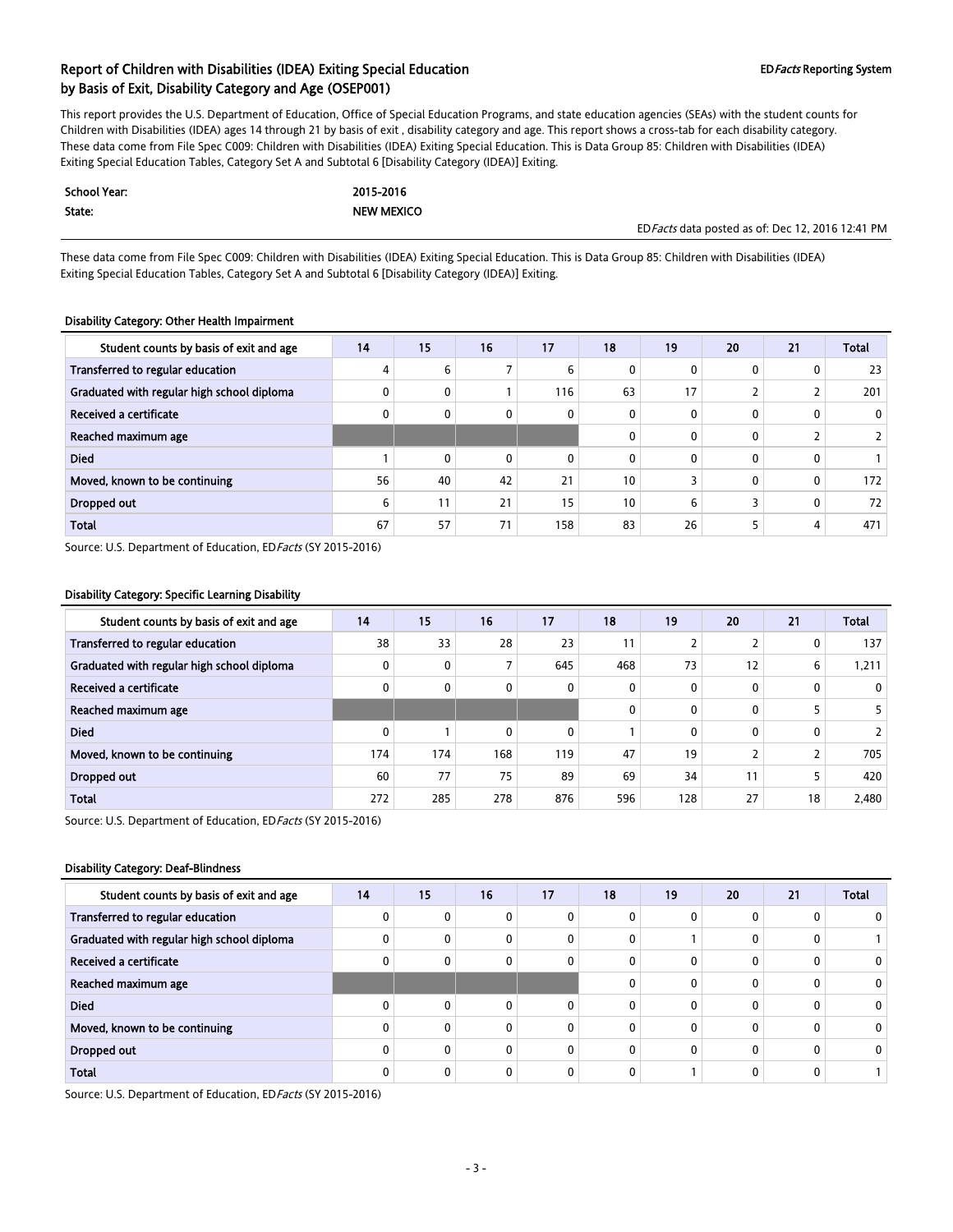This report provides the U.S. Department of Education, Office of Special Education Programs, and state education agencies (SEAs) with the student counts for Children with Disabilities (IDEA) ages 14 through 21 by basis of exit , disability category and age. This report shows a cross-tab for each disability category. These data come from File Spec C009: Children with Disabilities (IDEA) Exiting Special Education. This is Data Group 85: Children with Disabilities (IDEA) Exiting Special Education Tables, Category Set A and Subtotal 6 [Disability Category (IDEA)] Exiting.

| <b>School Year:</b> | 2015-2016         |                                                   |
|---------------------|-------------------|---------------------------------------------------|
| State:              | <b>NEW MEXICO</b> |                                                   |
|                     |                   | ED Facts data posted as of: Dec 12, 2016 12:41 PM |

These data come from File Spec C009: Children with Disabilities (IDEA) Exiting Special Education. This is Data Group 85: Children with Disabilities (IDEA) Exiting Special Education Tables, Category Set A and Subtotal 6 [Disability Category (IDEA)] Exiting.

#### Disability Category: Multiple Disabilities

| Student counts by basis of exit and age    | 14 | 15           | 16 | 17 | 18       | 19 | 20           | 21           | <b>Total</b> |
|--------------------------------------------|----|--------------|----|----|----------|----|--------------|--------------|--------------|
| Transferred to regular education           |    | 0            | 0  | 0  | 0        |    | $\mathbf{0}$ | 0            |              |
| Graduated with regular high school diploma |    | 0            | 0  | 12 | 16       |    |              | 12           | 52           |
| Received a certificate                     |    | 0            | 0  | 0  | 0        |    | 0            | $\mathbf{0}$ | 0            |
| Reached maximum age                        |    |              |    |    | 0        |    | $\mathbf{0}$ | 11           | 11           |
| <b>Died</b>                                |    |              |    | 0  | 0        |    | $\mathbf{0}$ | 0            |              |
| Moved, known to be continuing              |    |              |    |    | $\Omega$ |    |              | 0            |              |
| Dropped out                                |    | $\mathbf{0}$ | 0  |    | 0        |    | $\mathbf{0}$ | 0            |              |
| <b>Total</b>                               |    | 4            | 2  | 15 | 16       | 8  | 6            | 23           | 74           |

Source: U.S. Department of Education, ED Facts (SY 2015-2016)

#### Disability Category: Autism

| Student counts by basis of exit and age    | 14 | 15           | 16 | 17           | 18 | 19 | 20           | 21 | <b>Total</b> |
|--------------------------------------------|----|--------------|----|--------------|----|----|--------------|----|--------------|
| Transferred to regular education           |    |              | 0  |              | 0  |    | $\mathbf{0}$ | 0  | 8            |
| Graduated with regular high school diploma |    | 0            |    | 47           | 45 | b  |              | 4  | 104          |
| Received a certificate                     |    | $\mathbf{0}$ | 0  | $\mathbf{0}$ | 0  |    | 0            | 0  | 0            |
| Reached maximum age                        |    |              |    |              | 0  |    | 0            | 8  | 8            |
| <b>Died</b>                                |    | $\mathbf{0}$ | 0  | $\Omega$     | 0  |    | 0            | 0  | 0            |
| Moved, known to be continuing              | 10 | 15           |    |              |    |    | 0            | 0  | 41           |
| Dropped out                                | h  |              |    | 6            |    |    | 6            | 0  | 28           |
| <b>Total</b>                               | 20 | 19           | 10 | 61           | 48 | 12 |              | 12 | 189          |

Source: U.S. Department of Education, ED Facts (SY 2015-2016)

#### Disability Category: Traumatic Brain Injury

| Student counts by basis of exit and age    | 14 | 15           | 16 | 17 | 18 | 19 | 20 | 21 | <b>Total</b> |
|--------------------------------------------|----|--------------|----|----|----|----|----|----|--------------|
| Transferred to regular education           |    | 0            |    |    | ŋ  |    |    |    |              |
| Graduated with regular high school diploma |    | 0            | 0  |    | 4  |    |    |    | 8            |
| Received a certificate                     |    | 0            | 0  | O  | 0  |    |    |    | 0            |
| Reached maximum age                        |    |              |    |    |    |    |    |    |              |
| <b>Died</b>                                |    | $\mathbf{0}$ | 0  | n  | 0  |    |    |    | 0            |
| Moved, known to be continuing              |    |              |    |    |    |    |    |    | 8            |
| Dropped out                                |    |              | 0  | 4  | U  |    |    |    | 6            |
| <b>Total</b>                               |    |              |    |    | 6  |    |    |    | 25           |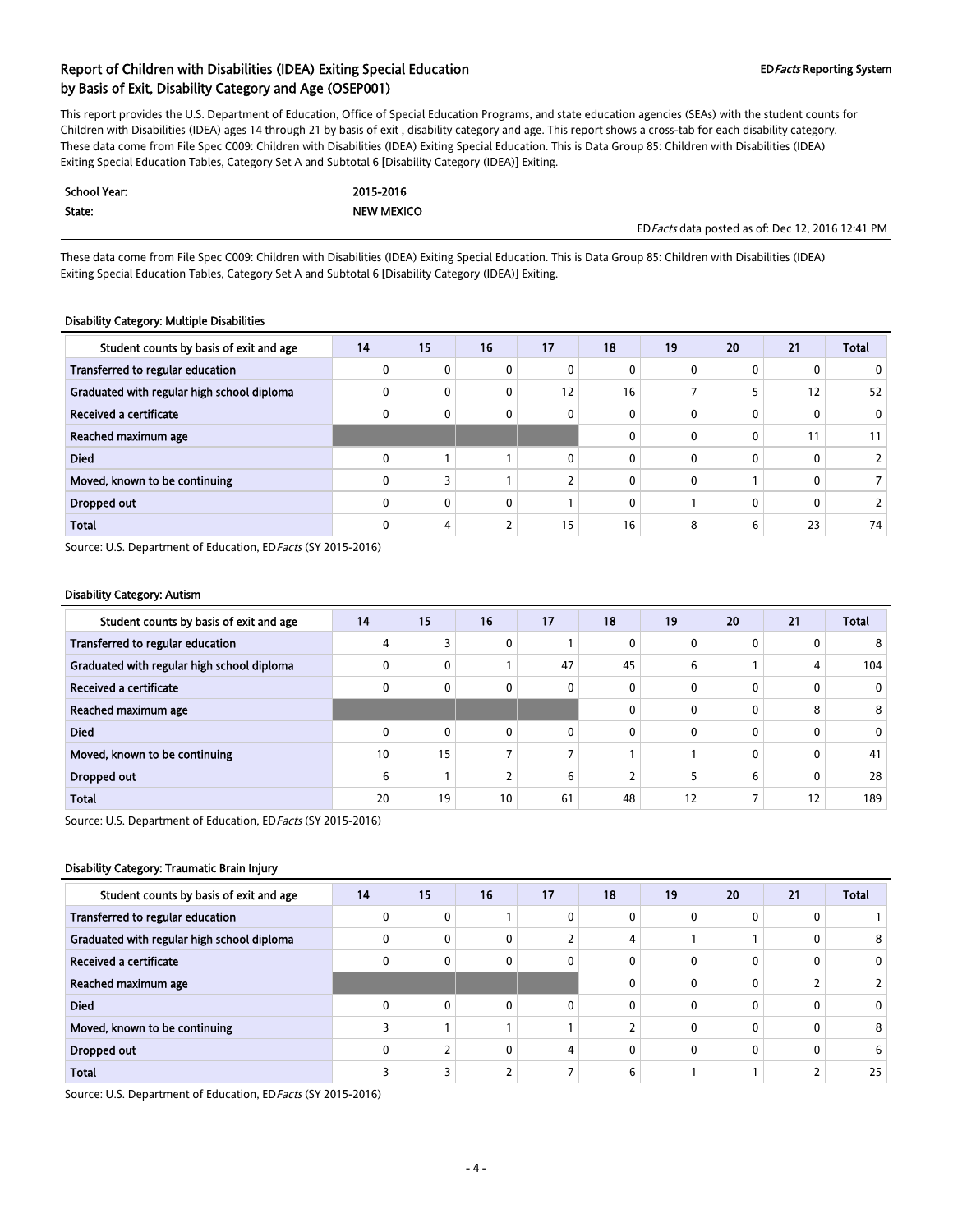This report provides the U.S. Department of Education, Office of Special Education Programs, and state education agencies (SEAs) with the student counts for Children with Disabilities (IDEA) ages 14 through 21 by basis of exit and age. This report shows aggregate data across all disability categories. These data come from File Spec C009: Children with Disabilities (IDEA) Exiting Special Education. This is Data Group 85: Children with Disabilities (IDEA) Exiting Special Education Tables, Category Set A, Subtotal 1 (Basis of Exit), Subtotal 2 [Age (Exiting)], and Education Unit Total.

| School Year: | 2015-2016         |
|--------------|-------------------|
| State:       | <b>NEW MEXICO</b> |

EDFacts Report run on: Dec 12, 2016 12:32 PM

These data come from File Spec C009: Children with Disabilities (IDEA) Exiting Special Education. This is Data Group 85, Category Set A. Subtotal 1 (Basis of Exit), Subtotal 2 (Age (Exiting)), and Education Unit Total is used for SY 2008-09 and beyond.

Student counts for Children with Disabilities (IDEA) exiting special education by basis of exit and age.

| Student counts by basis of exit and age    | 14  | 15  | 16  | 17   | 18  | 19  | 20 | 21  | <b>Total</b> |
|--------------------------------------------|-----|-----|-----|------|-----|-----|----|-----|--------------|
| Transferred to regular education           | 67  | 60  | 42  | 40   | 15  |     |    |     | 230          |
| Graduated with regular high school diploma |     | 0   | 12  | 972  | 711 | 153 | 33 | 38  | 1,919        |
| Received a certificate                     |     | 0   | 0   | 0    | 0   | 0   | 0  | 0   | $\mathbf{0}$ |
| Reached maximum age                        |     |     |     |      | 0   | 0   | 0  | 49  | 49           |
| <b>Died</b>                                |     |     |     | 0    |     | 0   | 0  | 0   | 6            |
| Moved, known to be continuing              | 320 | 320 | 289 | 197  | 79  | 26  |    | 4   | 240. ا       |
| Dropped out                                | 93  | 124 | 136 | 155  | 114 | 64  | 28 | 14  | 728          |
| <b>Total</b>                               | 481 | 506 | 480 | .364 | 921 | 246 | 68 | 106 | 4,172        |

Source: U.S. Department of Education, ED Facts (SY 2015-2016)

Percentages for Children with Disabilities (IDEA) exiting special education by basis of exit and age.

| Percentages by basis of exit and age       | 14<br>(Percent) | 15<br>(Percent) | 16<br>(Percent) | 17<br>(Percent) | 18<br>(Percent) | 19<br>(Percent) | 20<br>(Percent) | 21<br>(Percent) | <b>Total</b><br>(Percent) |
|--------------------------------------------|-----------------|-----------------|-----------------|-----------------|-----------------|-----------------|-----------------|-----------------|---------------------------|
| Transferred to regular education           | 29.13%          | 26.09%          | 18.26%          | 17.39%          | 6.52%           | 1.30%           | 0.87%           | 0.43%           | 100.00%                   |
| Graduated with regular high school diploma | 0.00%           | 0.00%           | 0.63%           | 50.65%          | 37.05%          | 7.97%           | 1.72%           | .98%            | 100.00%                   |
| Received a certificate                     |                 |                 |                 |                 |                 |                 |                 |                 | 100.00%                   |
| Reached maximum age                        |                 |                 |                 |                 | 0.00%           | 0.00%           | 0.00%           | 100.00%         | 100.00%                   |
| <b>Died</b>                                | 16.67%          | 33.33%          | 16.67%          | 0.00%           | 33.33%          | 0.00%           | 0.00%           | 0.00%           | 100.00%                   |
| Moved, known to be continuing              | 25.81%          | 25.81%          | 23.31%          | 15.89%          | 6.37%           | 2.10%           | 0.40%           | 0.32%           | 100.00%                   |
| Dropped out                                | 12.77%          | 17.03%          | 18.68%          | 21.29%          | 15.66%          | 8.79%           | 3.85%           | .92%            | 100.00%                   |
| <b>Total</b>                               | 11.53%          | 12.13%          | 11.51%          | 32.69%          | 22.08%          | 5.90%           | 1.63%           | 2.54%           | 100.00%                   |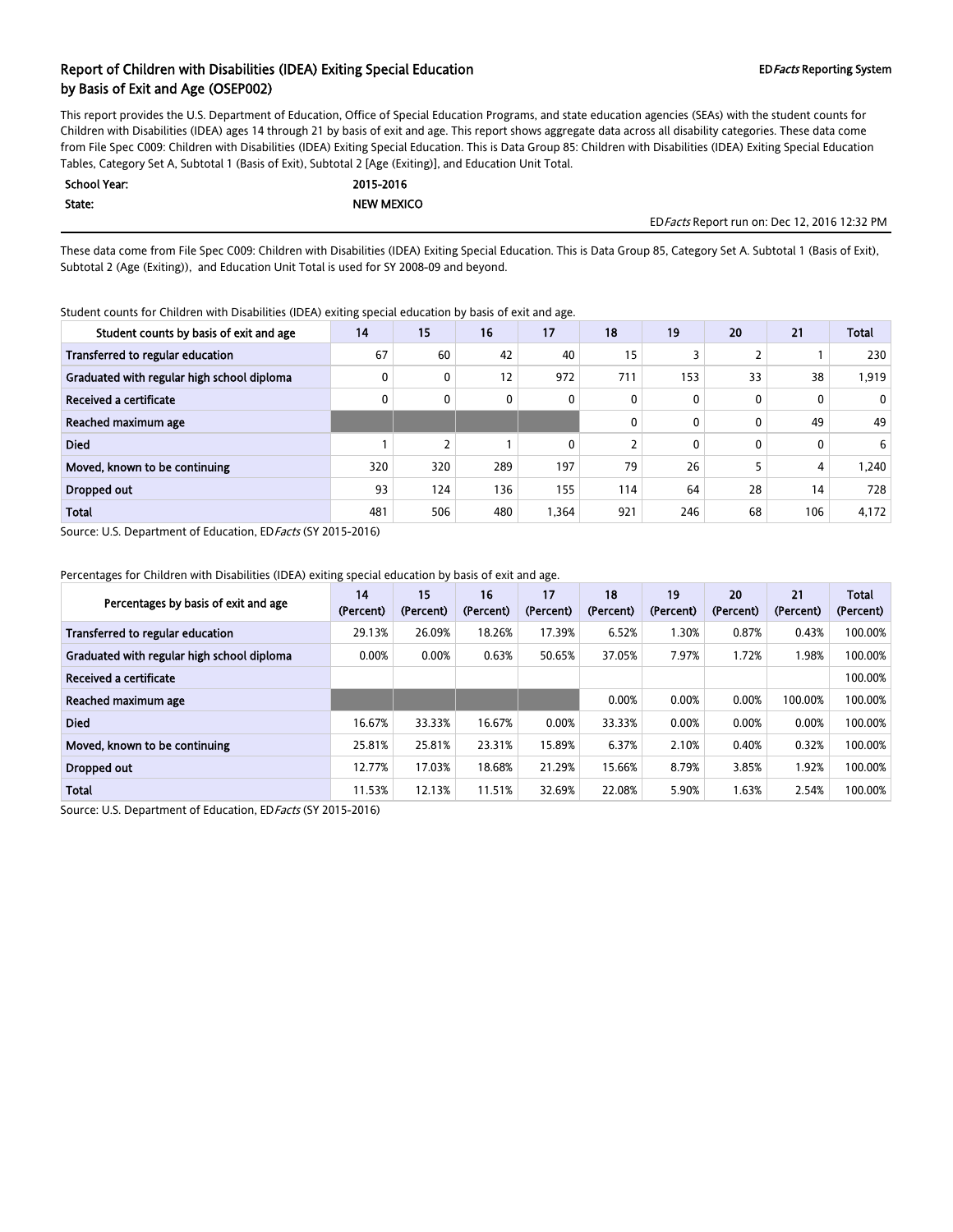### Report of Children with Disabilities (IDEA) Exiting Special Education EDFacts Reporting System by Basis of Exit and Racial Ethnic Categories (OSEP003)

This report provides the U.S. Department of Education, Office of Special Education Programs (OSEP), and state education agencies (SEAs) with the student counts Children with Disabilities (IDEA) ages 14 through 21 by basis of exit and Racial Ethnic categories. These data come from File Spec C009: Children with Disabilities (IDEA) Exiting Special Education, Data Group 85: Children with Disabilities (IDEA) Exiting Special Education Tables, Category Set B, Subtotal 1 [Basis of Exit], Subtotal 3 [Racial Ethnic] and Grand Total.

| School Year: | 2015-2016         |
|--------------|-------------------|
| State:       | <b>NEW MEXICO</b> |

EDFacts Report run on: Dec 12, 2016 12:38 PM

These data come from File Spec C009: Children with Disabilities (IDEA) Exiting Special Education.This is Data Group 85, Category Set B. Subtotal 1 (Basis of Exit), Subtotal 3 (Racial Ethnic) and Education Unit Total is used for SY2008-09 and beyond.

Student counts for Children with Disabilities (IDEA) ages 14 through 21 by basis of exit and Racial Ethnic categories.

| Basis of Exit and Racial Ethnic category   | Hispanic/<br>Latino | American<br>Indian or<br>Alaska<br><b>Native</b> | Asian        | <b>Black or</b><br>African<br>American | <b>Native</b><br>Hawaiian or<br>Other<br>Pacific<br><b>Islander</b> | White        | Two or<br>more races | <b>Total</b> |
|--------------------------------------------|---------------------|--------------------------------------------------|--------------|----------------------------------------|---------------------------------------------------------------------|--------------|----------------------|--------------|
| Transferred to regular education           | 123                 | 26                                               | 4            | 9                                      |                                                                     | 66           |                      | 230          |
| Graduated with regular high school diploma | 1,164               | 233                                              | 10           | 43                                     |                                                                     | 442          | 26                   | 1,919        |
| Received a certificate                     | 0                   | 0                                                | 0            | 0                                      | $\mathbf{0}$                                                        | $\mathbf{0}$ | 0                    | 0            |
| Reached maximum age                        | 27                  | 4                                                |              |                                        | $\mathbf{0}$                                                        | 15           |                      | 49           |
| <b>Died</b>                                | 4                   |                                                  | $\mathbf{0}$ | $\mathbf{0}$                           | $\mathbf{0}$                                                        |              | 0                    | 6            |
| Moved, known to be continuing              | 725                 | 122                                              | 4            | 39                                     | $\Omega$                                                            | 328          | 22                   | 1.240        |
| Dropped out                                | 450                 | 109                                              | 3            | 34                                     | $\Omega$                                                            | 126          | 6                    | 728          |
| Total                                      | 2,493               | 495                                              | 22           | 126                                    | 2                                                                   | 978          | 56                   | 4,172        |

Source: U.S. Department of Education, EDFacts (SY 2015-2016)

Percentages by basis of exit.

| Basis of Exit and Racial Ethnic category   | Hispanic/<br>Latino<br>(Percent) | American<br>Indian or<br>Alaska<br><b>Native</b><br>(Percent) | Asian<br>(Percent) | <b>Black or</b><br>African<br>American<br>(Percent) | <b>Native</b><br>Hawaiian or<br>Other<br>Pacific<br>Islander<br>(Percent) | White<br>(Percent) | Two or<br>more races<br>(Percent) | <b>Total</b><br>(Percent) |
|--------------------------------------------|----------------------------------|---------------------------------------------------------------|--------------------|-----------------------------------------------------|---------------------------------------------------------------------------|--------------------|-----------------------------------|---------------------------|
| Transferred to regular education           | 53.48%                           | 11.30%                                                        | 1.74%              | 3.91%                                               | 0.43%                                                                     | 28.70%             | 0.43%                             | 100.00%                   |
| Graduated with regular high school diploma | 60.66%                           | 12.14%                                                        | 0.52%              | 2.24%                                               | 0.05%                                                                     | 23.03%             | 1.35%                             | 100.00%                   |
| Received a certificate                     |                                  |                                                               |                    |                                                     |                                                                           |                    |                                   | 100.00%                   |
| Reached maximum age                        | 55.10%                           | 8.16%                                                         | 2.04%              | 2.04%                                               | 0.00%                                                                     | 30.61%             | 2.04%                             | 100.00%                   |
| <b>Died</b>                                | 66.67%                           | 16.67%                                                        | 0.00%              | 0.00%                                               | 0.00%                                                                     | 16.67%             | 0.00%                             | 100.00%                   |
| Moved, known to be continuing              | 58.47%                           | 9.84%                                                         | 0.32%              | 3.15%                                               | 0.00%                                                                     | 26.45%             | 1.77%                             | 100.00%                   |
| Dropped out                                | 61.81%                           | 14.97%                                                        | 0.41%              | 4.67%                                               | 0.00%                                                                     | 17.31%             | 0.82%                             | 100.00%                   |
| <b>Total</b>                               | 59.76%                           | 11.86%                                                        | 0.53%              | 3.02%                                               | 0.05%                                                                     | 23.44%             | 1.34%                             | 100.00%                   |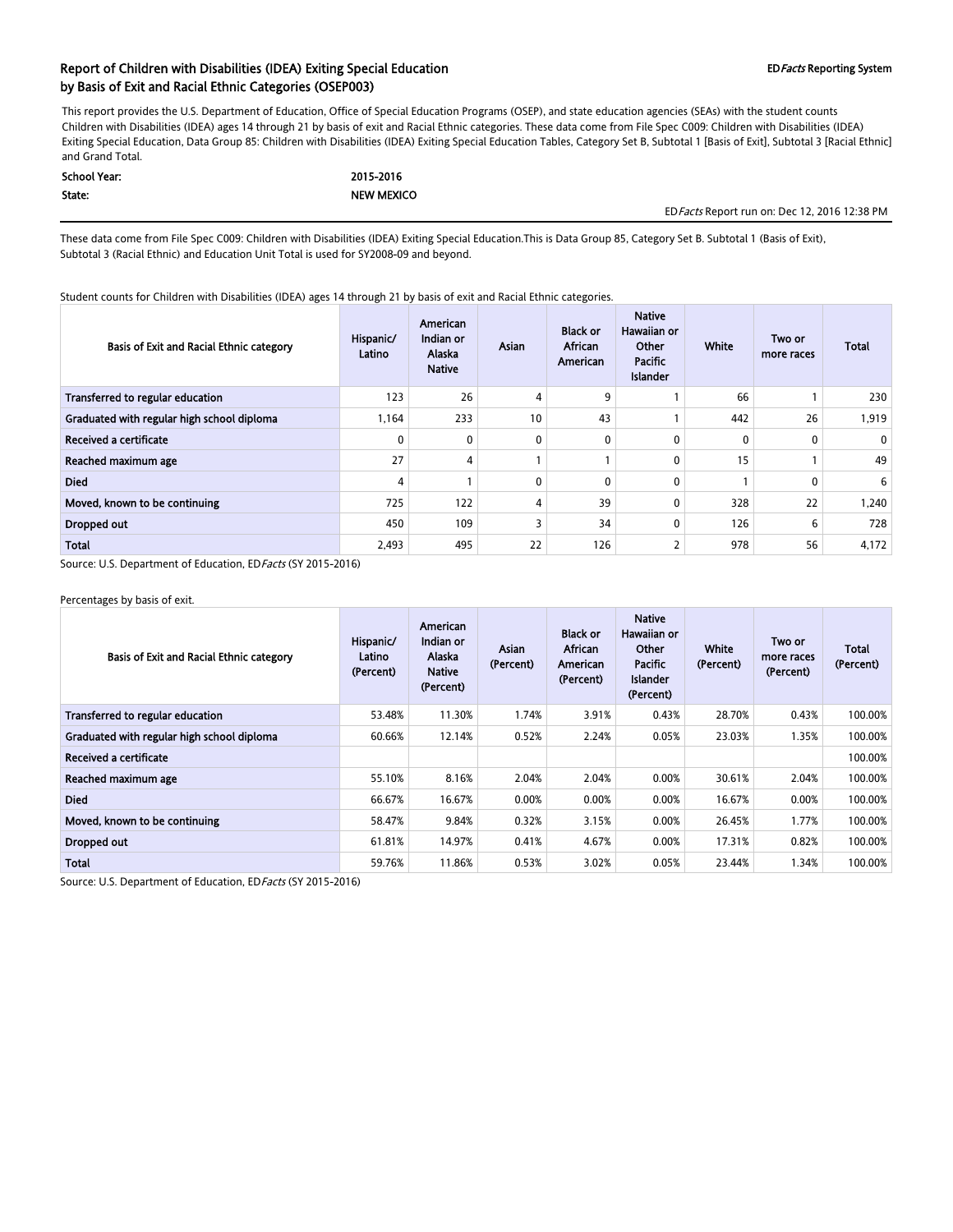This report provides the U.S. Department of Education, Office of Special Education Programs, and state education agencies (SEAs) with the student counts for Children with Disabilities (IDEA) ages 14 through 21 by basis of exit and sex. This report shows a cross-tab for each disability category. These data come from File Spec C009: Children with Disabilities (IDEA) Exiting Special Education. This is Data Group 85: Children with Disabilities (IDEA) Exiting Special Education Tables, Category Set C, Subtotal 1 (Basis of Exit), Subtotal 4 (Sex (Membership)) and Education Unit Total.

| - School Year: I | 2015-2016         |
|------------------|-------------------|
| State:           | <b>NEW MEXICO</b> |

EDFacts Report run on: Dec 12, 2016 12:40 PM

These data come from File Spec C009: Children with Disabilities (IDEA) Exiting Special Education. This is Data Group 85, Category Set C. Subtotal 1 (Basis of Exit), Subtotal 4 (Sex (Membership)) and Education Unit Total is used for SY 2008-09 and beyond.

Student counts for Children with Disabilities (IDEA) exiting special education by basis of exit and sex.

| Student counts by basis of exit and sex    | <b>Male</b> | Female | Total |
|--------------------------------------------|-------------|--------|-------|
| Transferred to regular education           | 148         | 82     | 230   |
| Graduated with regular high school diploma | 1,208       | 711    | 1.919 |
| Received a certificate                     | 0           | 0      | 0     |
| Reached maximum age                        | 33          | 16     | 49    |
| <b>Died</b>                                | 4           | 2      | 6     |
| Moved, known to be continuing              | 838         | 402    | 1.240 |
| Dropped out                                | 499         | 229    | 728   |
| Total                                      | 2,730       | 1,442  | 4.172 |

Source: U.S. Department of Education, ED Facts (SY 2015-2016)

Percentages for Children with Disabilities (IDEA) exiting special education by basis of exit and sex.

| Percentages by basis of exit and sex       | Male<br>(Percent) | Female<br>(Percent) | <b>Total</b><br>(Percent) |
|--------------------------------------------|-------------------|---------------------|---------------------------|
| Transferred to regular education           | 5.42%             | 5.69%               | 5.51%                     |
| Graduated with regular high school diploma | 44.25%            | 49.31%              | 46.00%                    |
| <b>Received a certificate</b>              | 0.00%             | 0.00%               | 0.00%                     |
| Reached maximum age                        | 1.21%             | 1.11%               | 1.17%                     |
| <b>Died</b>                                | 0.15%             | 0.14%               | 0.14%                     |
| Moved, known to be continuing              | 30.70%            | 27.88%              | 29.72%                    |
| Dropped out                                | 18.28%            | 15.88%              | 17.45%                    |
| <b>Total</b>                               | 100.00%           | 100.00%             | 100.00%                   |